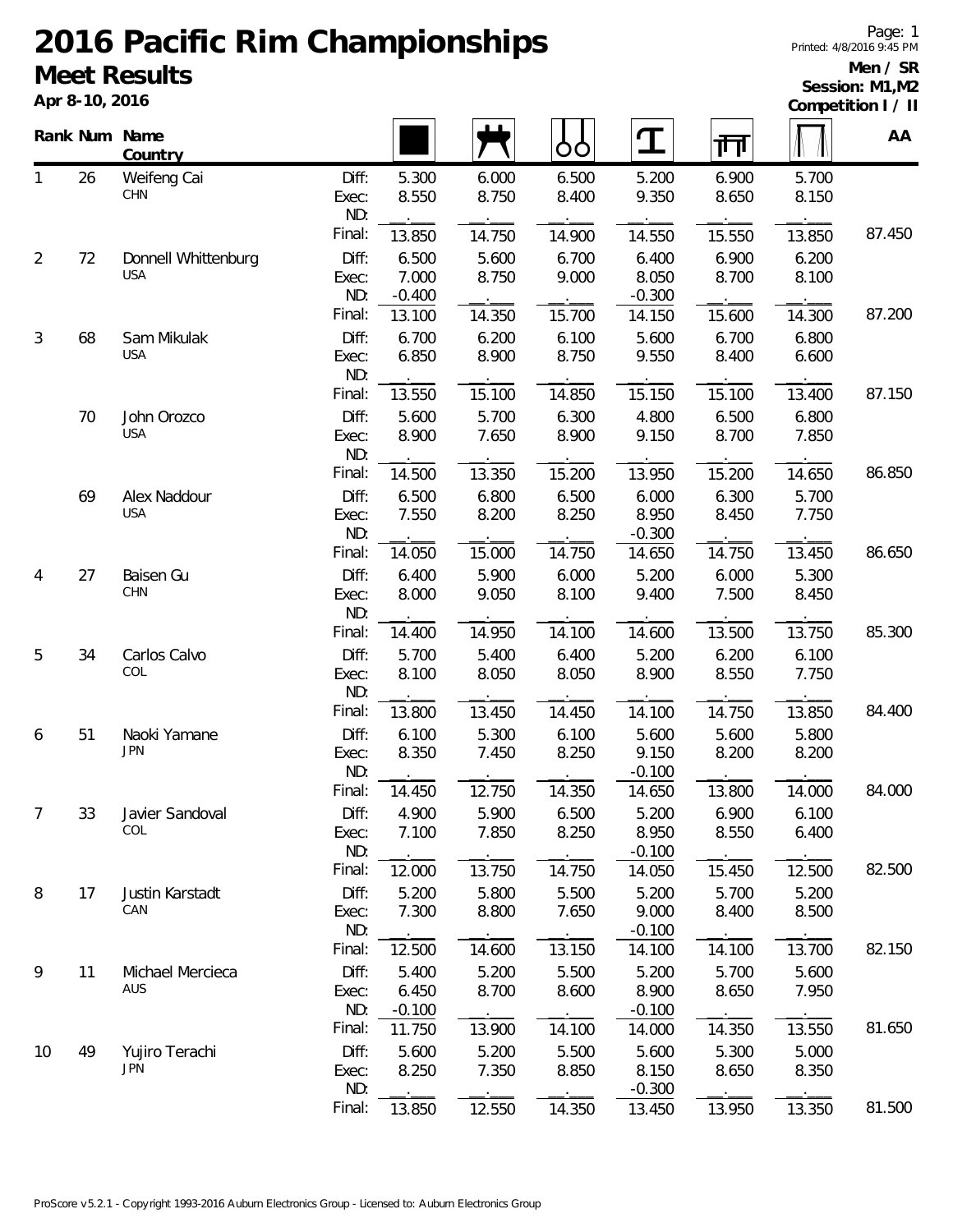# **2016 Pacific Rim Championships**

### **Meet Results**

**Apr 8-10, 2016**

### **Men / SR Session: M1,M2**

| Competition I / II |  |  |
|--------------------|--|--|
|                    |  |  |

|    |    | Rank Num Name<br>Country      |                       |                            |                | ŌŌ             | $\mathbf T$                | गा             |                | AA     |
|----|----|-------------------------------|-----------------------|----------------------------|----------------|----------------|----------------------------|----------------|----------------|--------|
| 11 | 14 | Luke Wadsworth<br>AUS         | Diff:<br>Exec:<br>ND: | 5.700<br>6.400             | 5.400<br>8.700 | 5.600<br>7.950 | 5.200<br>9.200             | 6.000<br>7.850 | 5.100<br>8.150 |        |
|    |    |                               | Final:                | 12.100                     | 14.100         | 13.550         | 14.400                     | 13.850         | 13.250         | 81.250 |
| 12 | 18 | Aaron Mah<br>CAN              | Diff:<br>Exec:<br>ND: | 5.600<br>8.450             | 4.800<br>8.150 | 4.600<br>8.700 | 4.800<br>9.150             | 5.600<br>7.700 | 5.500<br>8.200 |        |
|    |    |                               | Final:                | 14.050                     | 12.950         | 13.300         | 13.950                     | 13.300         | 13.700         | 81.250 |
|    | 19 | Scott Nabata<br>CAN           | Diff:<br>Exec:        | 5.600<br>6.900             | 6.000<br>8.600 | 5.100<br>7.950 | 4.800<br>9.000             | 6.100<br>7.150 | 5.800<br>8.000 |        |
|    |    |                               | ND:<br>Final:         | 12.500                     | $ -$<br>14.600 | 13.050         | $-0.300$<br>13.500         | 13.250         | 13.800         | 80.700 |
| 13 | 55 | Devy Dyson<br>NZL             | Diff:<br>Exec:<br>ND: | 5.300<br>8.200             | 6.000<br>7.500 | 5.900<br>8.250 | 4.400<br>8.900             | 5.100<br>6.850 | 5.400<br>8.150 |        |
|    |    |                               | Final:                | 13.500                     | 13.500         | 14.150         | 13.300                     | 11.950         | 13.550         | 79.950 |
| 14 | 39 | Tarik Soto Byfield<br>CRC     | Diff:<br>Exec:<br>ND: | 5.800<br>7.350             | 4.800<br>8.600 | 4.800<br>7.250 | 5.400<br>9.150             | 4.800<br>8.400 | 5.800<br>7.800 |        |
|    |    |                               | Final:                | 13.150                     | 13.400         | 12.050         | 14.550                     | 13.200         | 13.600         | 79.950 |
| 15 | 62 | Mao-Hua Chiu<br><b>TPE</b>    | Diff:<br>Exec:<br>ND: | 5.000<br>8.350             | 5.500<br>8.350 | 4.900<br>8.150 | 5.600<br>8.800             | 5.900<br>6.650 | 4.400<br>7.900 |        |
|    |    |                               | Final:                | 13.350                     | 13.850         | 13.050         | 14.400                     | 12.550         | 12.300         | 79.500 |
|    | 10 | Scott Costin<br>AUS           | Diff:<br>Exec:<br>ND: | 5.300<br>8.500             | 4.300<br>7.950 | 4.700<br>7.850 | 4.400<br>9.250             | 5.000<br>8.150 | 4.900<br>8.300 |        |
|    |    |                               | Final:                | 13.800                     | 12.250         | 12.550         | 13.650                     | 13.150         | 13.200         | 78.600 |
| 16 | 64 | Ko-Chiang Huang<br><b>TPE</b> | Diff:<br>Exec:<br>ND: | 4.600<br>6.450             | 5.400<br>8.600 | 5.200<br>8.200 | 5.200<br>7.950<br>$-0.100$ | 5.400<br>8.300 | 5.300<br>7.750 |        |
|    |    |                               | Final:                | 11.050                     | 14.000         | 13.400         | 13.050                     | 13.700         | 13.050         | 78.250 |
| 17 | 53 | David Bishop<br><b>NZL</b>    | Diff:<br>Exec:<br>ND: | 5.500<br>7.450<br>$-0.100$ | 4.700<br>8.400 | 4.200<br>8.000 | 4.800<br>9.350             | 3.800<br>9.450 | 5.100<br>7.500 |        |
|    |    |                               | Final:                | 12.850                     | 13.100         | 12.200         | 14.150                     | 13.250         | 12.600         | 78.150 |
|    | 65 | Shin-Tung Hung<br><b>TPE</b>  | Diff:<br>Exec:<br>ND: | 5.500<br>8.400             | 5.200<br>7.900 | 5.600<br>7.600 | 5.200<br>8.550<br>$-0.100$ | 5.400<br>6.500 | 5.000<br>7.200 |        |
|    |    |                               | Final:                | 13.900                     | 13.100         | 13.200         | 13.650                     | 11.900         | 12.200         | 77.950 |
|    | 12 | Mitchell Morgans<br>AUS       | Diff:<br>Exec:<br>ND: | 5.200<br>8.450             | 4.200<br>8.400 | 5.100<br>8.150 | 5.200<br>9.100<br>$-0.100$ | 6.000<br>7.450 | 5.200<br>4.900 |        |
|    |    |                               | Final:                | 13.650                     | 12.600         | 13.250         | 14.200                     | 13.450         | 10.100         | 77.250 |
| 18 | 59 | Jan Gwynn Timbang<br>PHI      | Diff:<br>Exec:<br>ND: | 5.600<br>7.150<br>$-0.100$ | 4.700<br>8.050 | 3.700<br>8.050 | 5.200<br>9.050<br>$-0.100$ | 4.300<br>8.550 | 4.100<br>7.750 |        |
|    |    |                               | Final:                | 12.650                     | 12.750         | 11.750         | 14.150                     | 12.850         | 11.850         | 76.000 |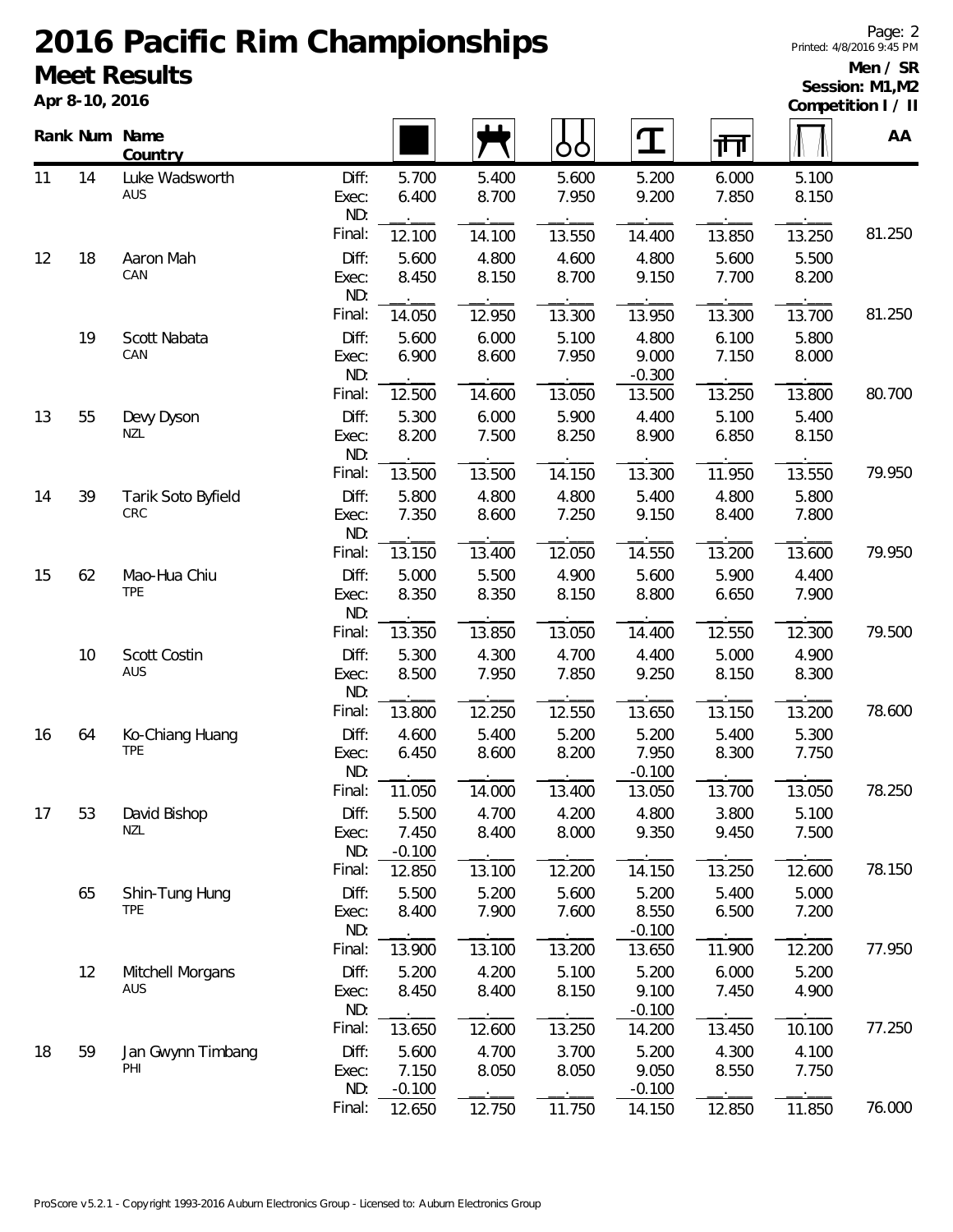# **2016 Pacific Rim Championships Meet Results**

**Apr 8-10, 2016**

### **Men / SR Session: M1,M2**

| Competition I / II |  |  |
|--------------------|--|--|
|                    |  |  |

|    |    | Rank Num Name<br>Country          |                       |                            |                                                                       | 99             | I                          | 帀              |                | AA     |
|----|----|-----------------------------------|-----------------------|----------------------------|-----------------------------------------------------------------------|----------------|----------------------------|----------------|----------------|--------|
|    | 67 | Jacob Dalton<br><b>USA</b>        | Diff:<br>Exec:<br>ND: | 6.700<br>8.900             | 0.000<br>0.000                                                        | 6.400<br>8.600 | 6.000<br>8.700<br>$-0.300$ | 6.700<br>8.000 | 6.300<br>8.000 |        |
|    |    |                                   | Final:                | 15.600                     | 0.000                                                                 | 15.000         | 14.400                     | 14.700         | 14.300         | 74.000 |
|    | 31 | Jingyuan Zou<br><b>CHN</b>        | Diff:<br>Exec:<br>ND: | 5.300<br>7.600             | 6.200<br>9.250                                                        | 0.000<br>0.000 | 5.200<br>9.350<br>$-0.100$ | 6.500<br>8.900 | 5.200<br>8.250 |        |
|    |    |                                   | Final:                | 12.900                     | 15.450                                                                | 0.000          | 14.450                     | 15.400         | 13.450         | 71.650 |
| 19 | 24 | Ignacio Pizarro<br>CHI            | Diff:<br>Exec:<br>ND: | 4.400<br>7.950             | 4.400<br>6.650                                                        | 4.000<br>7.750 | 3.600<br>8.850<br>$-0.100$ | 4.200<br>7.650 | 3.500<br>8.100 |        |
|    |    |                                   | Final:                | 12.350                     | 11.050                                                                | 11.750         | 12.350                     | 11.850         | 11.600         | 70.950 |
|    | 29 | Peng Wang<br>CHN                  | Diff:<br>Exec:<br>ND: | 6.600<br>7.000<br>$-0.500$ | $\overline{\phantom{a}}$<br>$\overline{\phantom{a}}$<br>$\rightarrow$ | 6.400<br>7.850 | 6.000<br>9.150             | 6.200<br>8.450 | 5.300<br>7.250 |        |
|    |    |                                   | Final:                | 13.100                     |                                                                       | 14.250         | 15.150                     | 14.650         | 12.550         | 69.700 |
| 20 | 22 | Daniel Basilio<br>CHI             | Diff:<br>Exec:<br>ND: | 4.500<br>8.000<br>$-0.100$ | 3.000<br>7.450                                                        | 3.100<br>8.150 | 4.400<br>8.850             | 4.200<br>7.100 | 3.100<br>5.850 |        |
|    |    |                                   | Final:                | 12.400                     | 10.450                                                                | 11.250         | 13.250                     | 11.300         | 8.950          | 67.600 |
| 21 | 42 | Man Hin Frankie Lee<br><b>HKG</b> | Diff:<br>Exec:<br>ND: | 4.300<br>7.000             | 2.400<br>7.350                                                        | 2.500<br>7.450 | 4.400<br>8.700             | 3.200<br>8.650 | 2.700<br>7.900 |        |
|    |    |                                   | Final:                | 11.300                     | 9.750                                                                 | 9.950          | 13.100                     | 11.850         | 10.600         | 66.550 |
|    | 71 | <b>Eddie Penev</b>                | Diff:                 | 6.700                      | 5.700                                                                 | 0.000          | 5.800                      | 0.000          | 6.100          |        |
|    |    | <b>USA</b>                        | Exec:<br>ND:          | 8.900                      | 8.950                                                                 | 0.000          | 9.300                      | 0.000          | 8.000          |        |
|    |    |                                   | Final:                | 15.600                     | 14.650                                                                | 0.000          | 15.100                     | 0.000          | 14.100         | 59.450 |
|    | 16 | Damien Cachia<br>CAN              | Diff:<br>Exec:<br>ND: | 6.300<br>8.400             | 6.300<br>8.700                                                        | 6.000<br>8.650 | 5.600<br>9.000             |                |                |        |
|    |    |                                   | Final:                | 14.700                     | 15.000                                                                | 14.650         | 14.600                     |                |                | 58.950 |
|    | 30 | Xiaoming Wu<br><b>CHN</b>         | Diff:<br>Exec:<br>ND: |                            | 6.200<br>8.850                                                        | 6.500<br>8.400 |                            | 6.500<br>7.500 | 6.200<br>6.900 |        |
|    |    |                                   | Final:                |                            | 15.050                                                                | 14.900         |                            | 14.000         | 13.100         | 57.050 |
| 22 | 52 | Miguel Romero<br>MEX              | Diff:<br>Exec:<br>ND: | 4.800<br>8.100             | 5.000<br>4.200                                                        | $ -$           | 5.200<br>7.750<br>$-0.300$ | 4.300<br>8.200 | 3.300<br>6.000 |        |
|    |    |                                   | Final:                | 12.900                     | 9.200                                                                 |                | 12.650                     | 12.500         | 9.300          | 56.550 |
|    | 21 | Joel Gagnon<br>CAN                | Diff:<br>Exec:<br>ND: | 6.000<br>8.400             |                                                                       |                | 5.600<br>8.850<br>$-0.300$ | 5.400<br>7.450 | 5.500<br>7.550 |        |
|    |    |                                   | Final:                | 14.400                     |                                                                       |                | 14.150                     | 12.850         | 13.050         | 54.450 |
|    | 13 | <b>Christopher Remkes</b><br>AUS  | Diff:<br>Exec:<br>ND: | 6.500<br>6.250<br>$-0.300$ | 6.000<br>7.350                                                        | 5.700<br>6.750 | 5.600<br>8.650             |                | $\mathbf{r}$   |        |
|    |    |                                   | Final:                | 12.450                     | 13.350                                                                | 12.450         | 14.250                     |                |                | 52.500 |